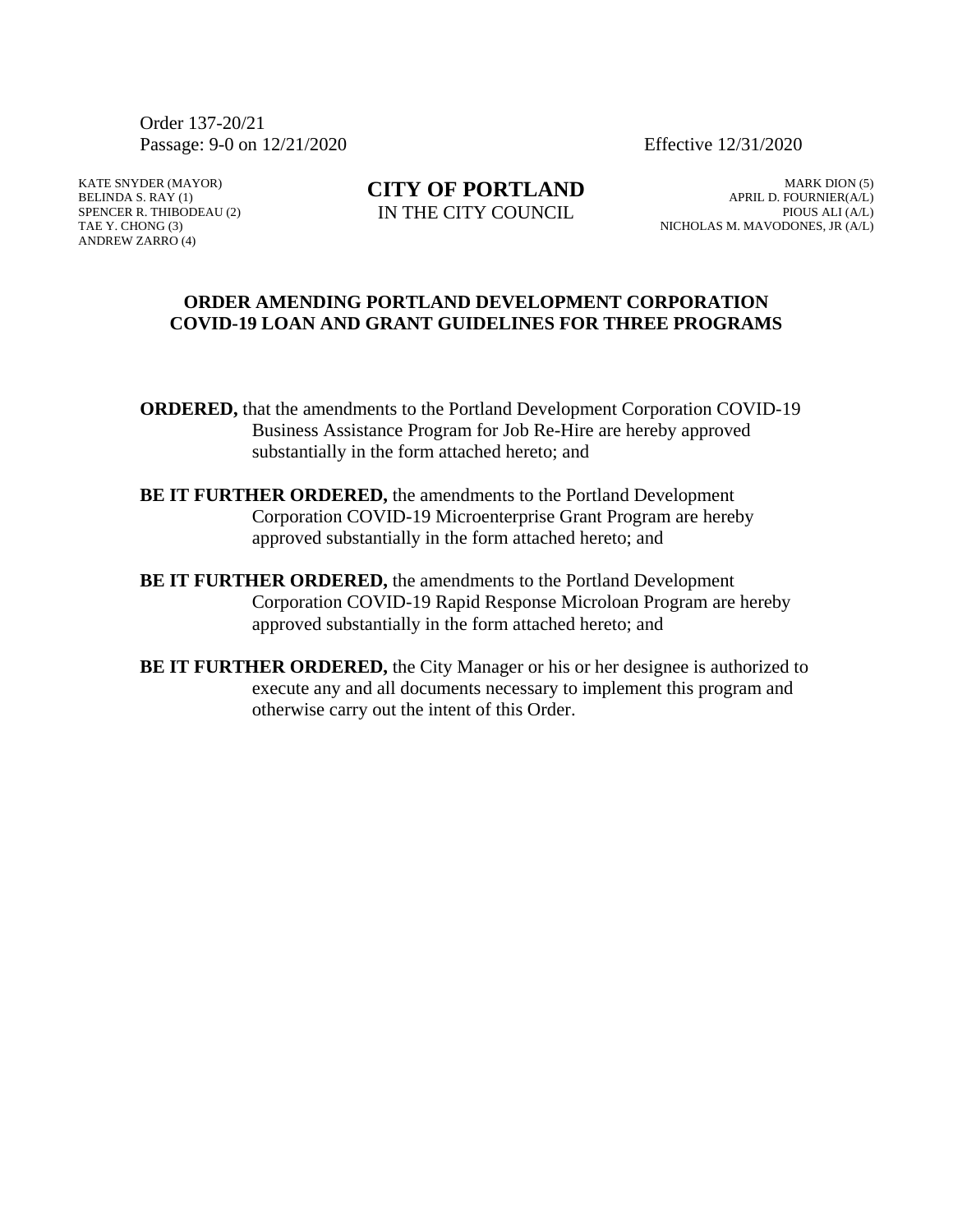# **COVID-19 Portland Business Assistance Program for**

# **Job Creation (Rehiring) Grant**

### **Description**

The City of Portland's COVID-19 Business Assistance Program for Job Creation (BAP-Rehire) Grant provides up to \$10,000 in grant funding to small businesses for rehiring four full-time employees or jobs that were on the payroll just before the COVID-19 crisis. The jobs, which must be filled by low/moderate income individuals,\* could include previous employees or new employees. Funding through this Program cannot be combined with any other City of Portland COVID-19 financing.

This program may not duplicate benefits received from COVID-19 Federal, State or County grants. Specifically, COVID-19 City grants can only be used to pay for items not already paid for by other governmental grants.

# **Program Objectives**

- Create (rehire) jobs for low/moderate income individuals;
- Stabilize and strengthen existing businesses impacted by the COVID-19 crisis;
- Stabilize and strengthen the Portland economy.

# **Funding Source**

Community Development Block Grant Funds.

#### **Financing Terms**

- Maximum grant of \$10,000 per business for the rehiring of four (4) full time equivalent (FTE) employees (\$2,500/FTE job rehired); Grants of \$2,500, \$5,000 or \$7,500 can be applied for if a business rehires one, two or three FTE employees; **One (1) Full Time Equivalent (FTE) job is equal to at least 34 hours/week or 2 part-time jobs, each at least 17 hours/week)**.
- Grant is provided on a reimbursement basis for eligible expenses or through direct payment of eligible expenses once employees have been rehired. Half of the grant may be accessed once half of the employees are rehired and are back on the payroll.

#### **Program Requirements/Eligibility**

- Create (rehire) at least one (1) FTE job. Two part-time jobs can be substituted for one full-time job.
- Created (rehired) jobs with the help of the grant are marketed to and filled by low/moderate income individuals;\*
- Wages will exceed Portland's minimum wage;
- Business began operating no later than March 15, 2020;
- Business must be located within the City of Portland;
- Applicant cannot owe outstanding property taxes, fees, or judgments to the City and property must be free of all City liens and encumbrances.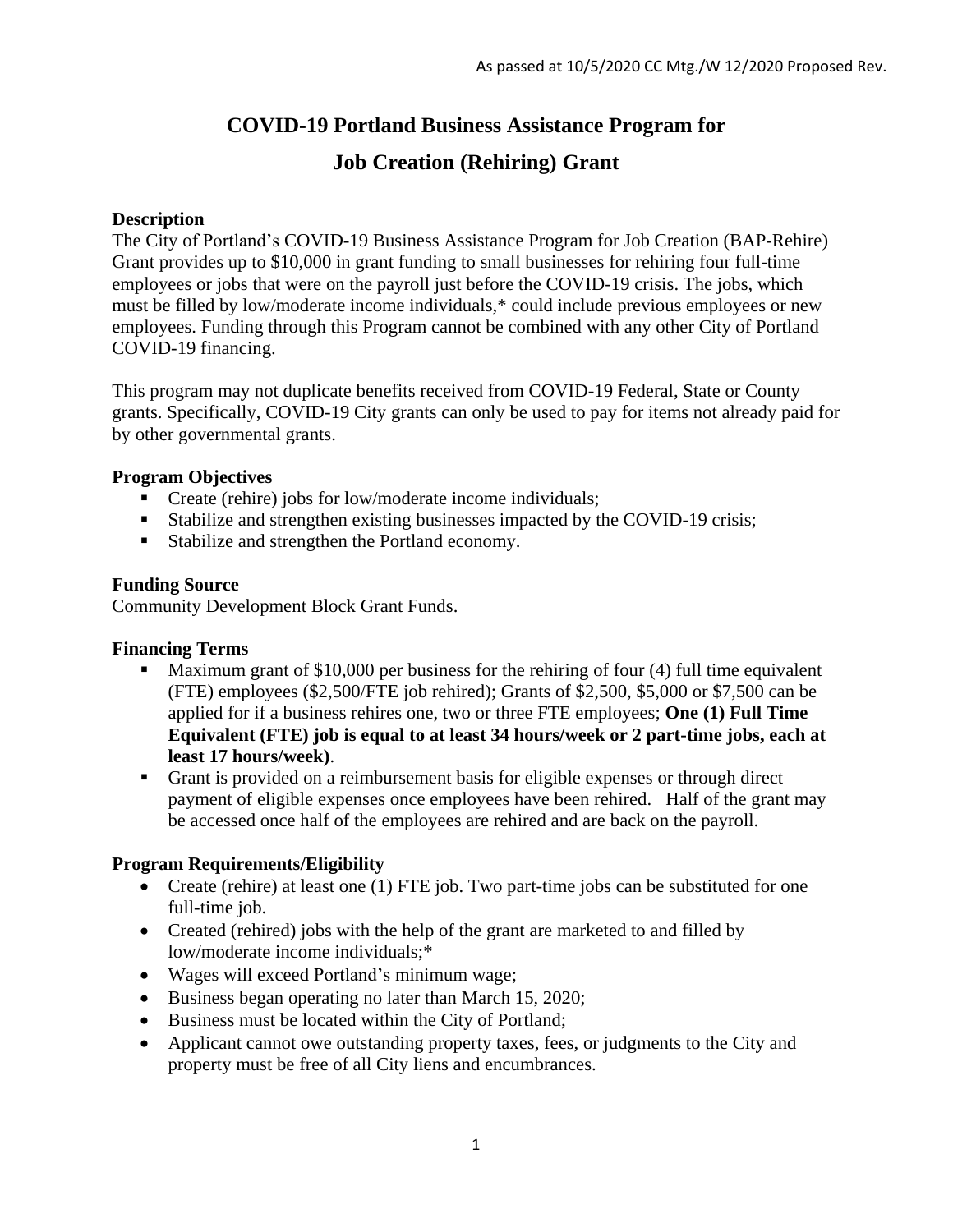# **Eligible Funding Activities**

- Working capital expenses (e.g., rent, utilities, payroll, insurance, inventory);
- Business consulting services (e.g., accounting, marketing, software, legal assistance);
- Employee training.

### **Ineligible Activities**

- Refinance existing debt;
- Down payment for other financing;
- If business is closed, funds cannot be used to pay owner;
- Use of grant funds for activities, commenced or completed prior to program funding approval and prior to signing a grant agreement.

# **Application Review Criteria**

- Career Potential
	- o Job training in a marketable skill;
	- o Potential for job advancement within the company or elsewhere.
- Employer
	- o Completeness of application package (all required submittals);
	- o Personal credit score
	- o Demonstrated need for grant funds to create (rehire) jobs, that is, has been substantially impacted by COVID-19 crisis;
	- o How quickly jobs will be created again or employees rehired;
	- o Number of jobs to be created;
	- o Health of business prior to COVID-19 crisis;
- Business Sector: Growing/Trending up in Portland
- Compensation and Benefits: Quality of compensation and benefits package (for example, wages, health, vacation, sick leave);
- Community: Social benefit of business' service(s) and/or product(s) or its level of giving back to the community.

#### **Application and Approval Process**

The City's Housing and Economic Development Department is responsible for administration of the COVID-19 Business Assistance Program for Job Creation (Rehiring),. Eligible applications are submitted to staff, analyzed by an underwriter and then presented to the Portland Development Corporation (PDC) for its review and approval. The PDC has the authority to establish application deadlines.

#### **Required Submittals**

- City of Portland Program Application;
- Commercial Lease noting monthly or annual rate, including CAM charges for NNN leases.
- Personal financial statement from all owners of the business with 20% ownership or greater;
- 2018 and 2019 business tax returns;
- Current Balance Sheet;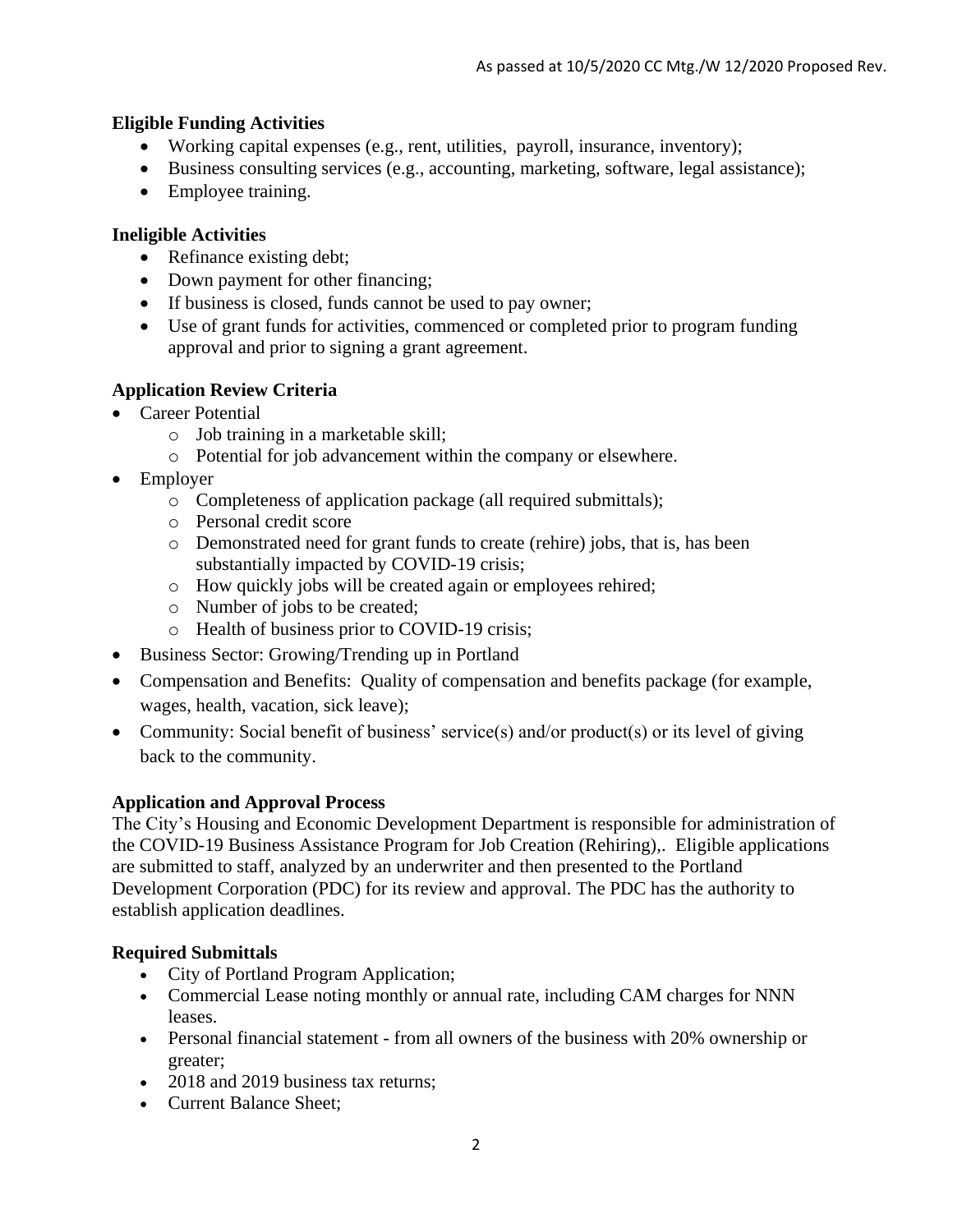- Profit and Loss for 2019;
- Business plan if business was established in 2019 or 2020;
- One year of monthly projections;
- Payroll from just before the COVID-19 crisis showing number of full and part-time employees;

#### **Reporting and Tracking Requirements (after grant approval)**

Jobs must be created again within nine (9) months of signing a grant agreement (after being approved) or six (6) months after the applicable Stay at Home or other COVID-19 emergency orders have been lifted with respect to grantee's type of business, whichever is sooner. The six month timeframe can be adjusted based on how the COVID-19 restrictions are lifted.

#### **Sunset Provision**

This program has a termination date of December 31,  $2021\theta$  or when funds run out, whichever comes first.

#### **Definitions**

\* For the purposes of this Program, low/moderate income is defined by the U.S. Department of Housing and Urban Development as 80% of median household income. A chart showing qualified income levels can be found on the City's website at the following link: <http://www.portlandmaine.gov/DocumentCenter/Home/View/8939>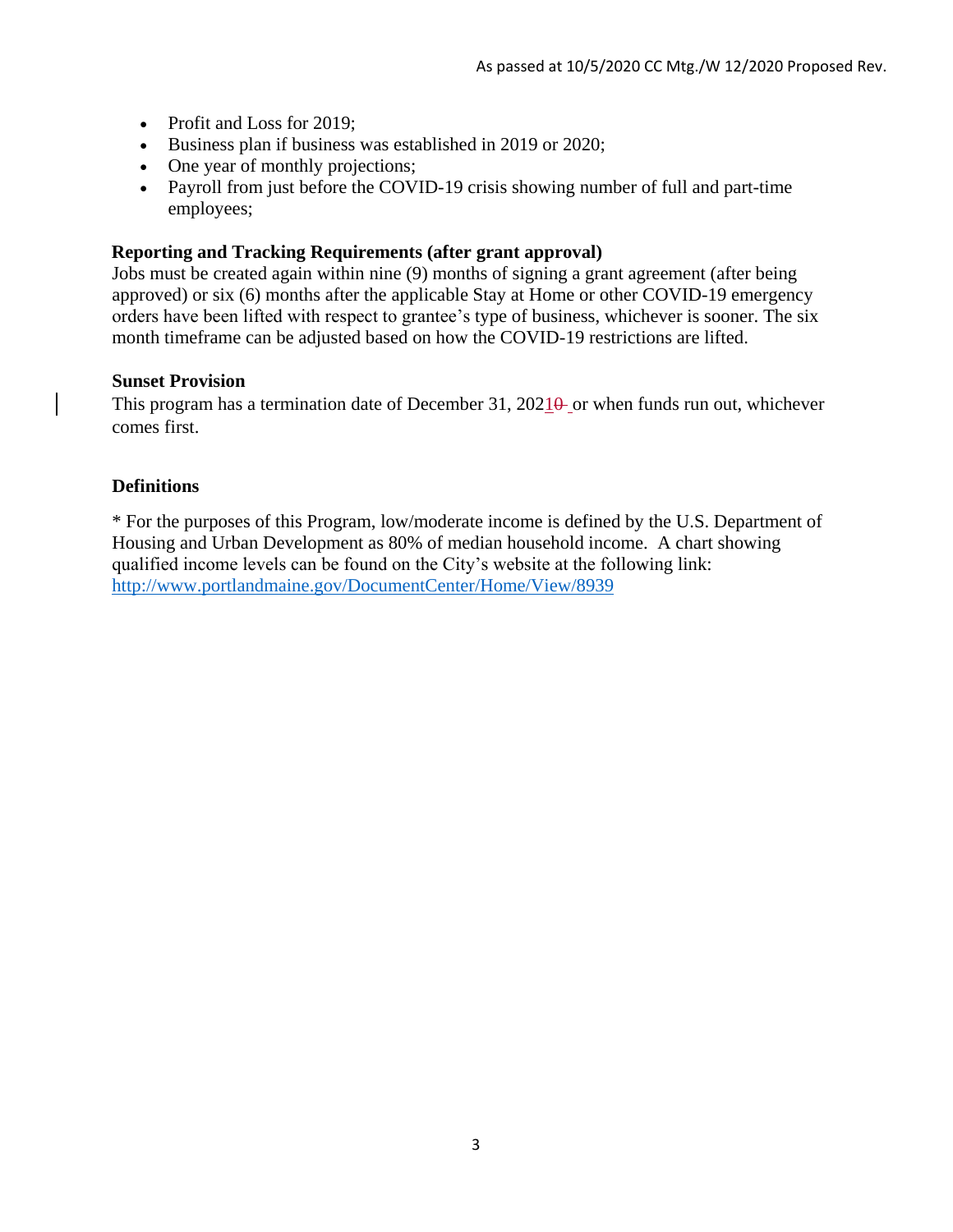# **COVID-19 Portland Microenterprise Grant Program (MGP)**

### **Program Description**

The City of Portland's Microenterprise Grant Program (MGP) provides grants of up to \$5,000 for existing Portland businesses that operate out of leased commercial space and \$2,500 to other Portland microenterprises,\* including home based businesses, that have been impacted by the COVID 19 crisis.

The **definition of a Microenterprise**\* for the purposes of this program is a business owned by a low/moderate income individual\*\* that has 0 to one (1) Full Time Equivalent (FTE) employee. One FTE =1 full-time job that is at least 34 hours/week or 2 part-time jobs that are each at least 17 hours/week), plus the business owner(s). Funding through this Program cannot be combined with any other City of Portland COVID-19 financing.

This program may not duplicate benefits received from COVID-19 Federal, State or County grants. Specifically, COVID-19 City grants can only be used to pay for items not already paid for by other governmental grants.

#### **Program Objective**

The stabilization of Portland microenterprises, whether the business is open or temporarily closed.

# **Funding Source**

Community Development Block Grant.

#### **Financing**

Maximum grant of \$5,000 per microenterprise that operates out of leased commercial space. Maximum grant of \$2,500 per microenterprise that does not operate out of leased commercial space (e.g., is home based or provides services elsewhere).

#### **Program Requirements/Eligibility**

- Business is open or temporarily closed;
- Owner(s) must be low/moderate income\*\*:
- If the business has employees, at least  $51\%$  must be low/moderate income\*\*;
- Business began operating no later than March 15, 2020;
- Business can have no more than 1 FTE employee, plus the owner;
- Business must be located within the City of Portland;
- Owner is unable to finance business expenses on his/her own;
- Applicant does not owe outstanding property taxes, fees, or judgments to the City and property must be free of all City liens and encumbrances.

# **Eligible Funding Activities:**

Rent, utilities, inventory, insurance, payroll (not including owner) and other working capital needs; the portion of a residential mortgage that covers the square footage used by a home based businesses.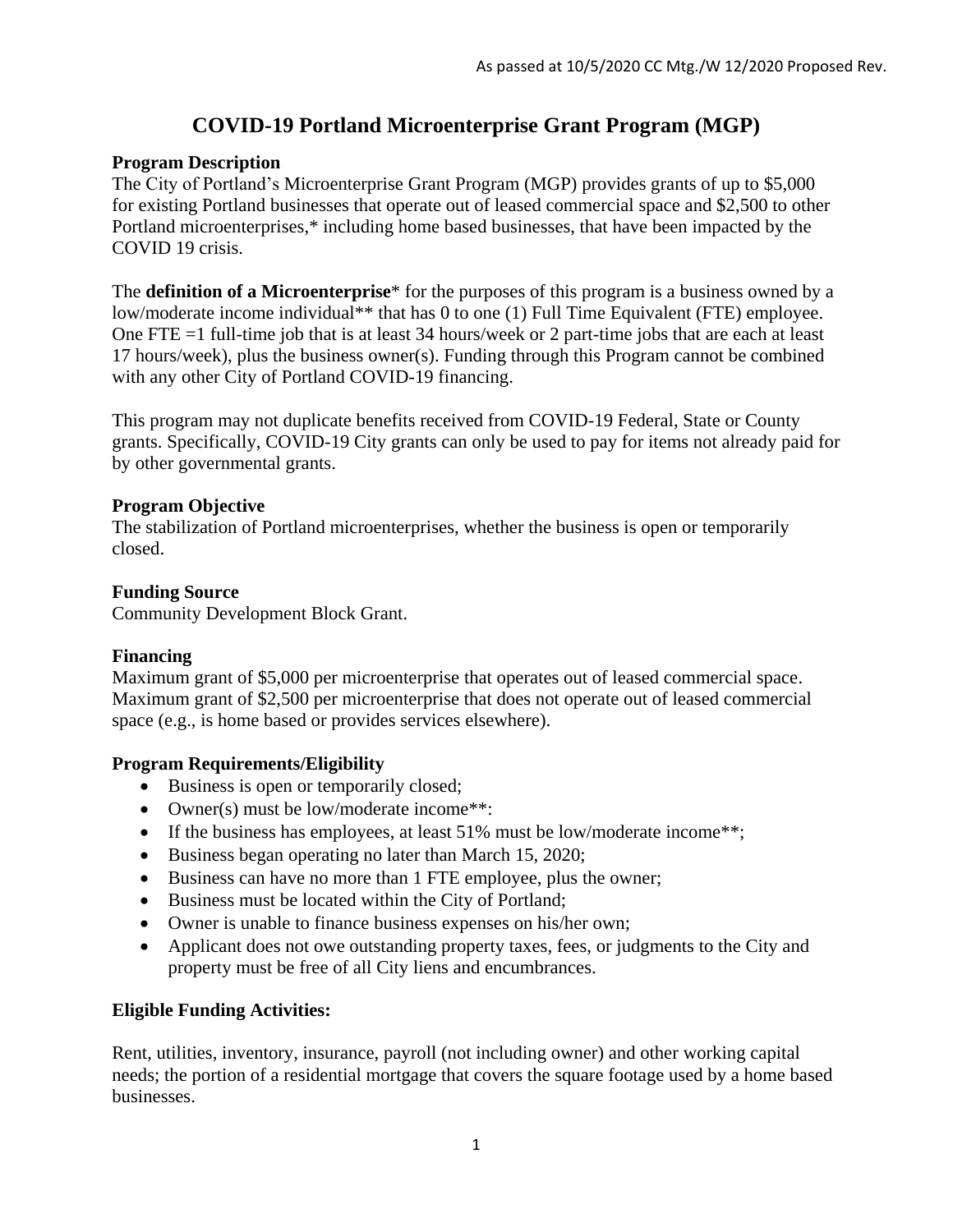#### **Ineligible Activities:**

- Wages for business owner(s) and family members of the business owner(s);
- Refinance existing debt;
- Down payment for other financing;
- Use of grant funds for activities other than those that are noted as eligible.

# **Application Review Criteria**

The Portland Development Corporation (PDC), the City's lending and granting board, will weigh the following criteria, but has the discretion to base its approval on other considerations as well:

- Completeness of application package (all required submittals);
- Business has been substantially impacted by COVID-19 crisis:
- If closed, timing when business will reopen;
- If business had employees, timing when business will hire back furloughed employee(s) or re-create job(s) that existed just before the COVID-19 crisis ;
- If business had employees, company profile of employee wages and benefits;
- Heath of business just before the COVID-19 crisis,
- Personal credit score

# **Required Submittals**

- City of Portland Microenterprise Program Application;
- Commercial lease, if business is in a leased space, noting monthly or annual rate, and CAM charges for NNN leases;
- Personal financial statement from all owners of the business with 20% ownership or greater;
- 2018 and 2019 business tax returns;
- A Current Balance Sheet
- Profit and Loss for 2019;
- One year of monthly projections;
- If had employees, payroll showing number of full and part-time employees just before the COVID-19 crisis ;

#### **Application and Approval Process**

The City's Housing and Economic Development Department is responsible for administration of the COVID-19 Microenterprise Grant Program,. Applications are submitted to staff for eligibility review and may be analyzed by an underwriter. Eligible applications are presented to the Portland Development Corporation (PDC) for its review and approval. The PDC has the authority to establish application deadlines.

#### **Reporting and Tracking (after grant approval)**

If business is still operating, within six months after applicable Stay at Home or other COVID-19 emergency orders have been lifted for the grantee's type of business, the payroll will be at the same capacity it was just before it was impacted by the COVID-19 crisis. If business is temporarily closed it will be operating within six months after applicable State at Home or other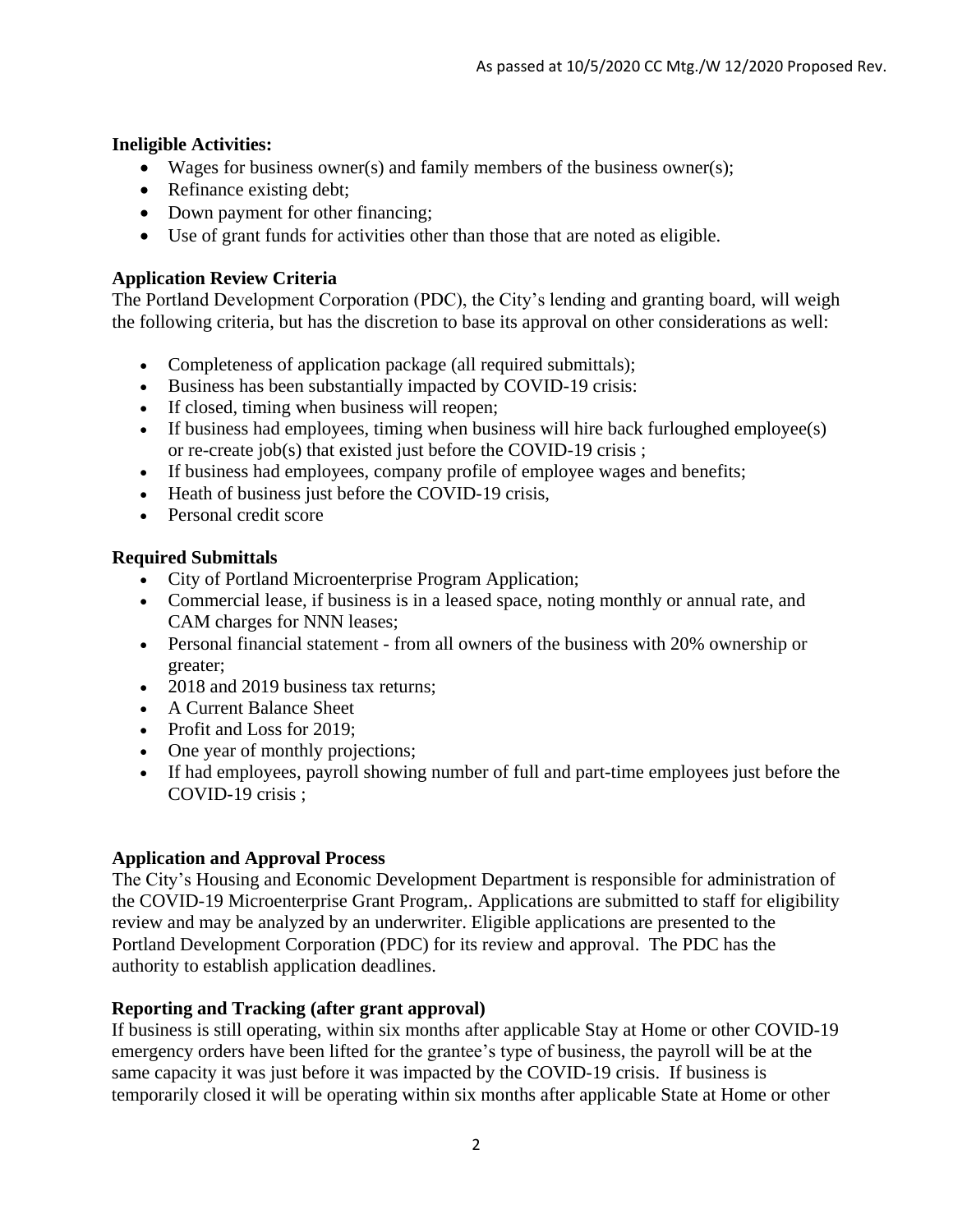City COVID-19 emergency orders have been lifted for the grantee's type of business. The six month timeframe can be adjusted based on how the COVID-19 restrictions are lifted.

#### **Sunset Provision**

Program has a termination date of December 31,  $2021\theta$  or when the funds run out, whichever comes first.

#### **Definitions**

\*For the purposes of this Program, a microenterprise business is defined as a commercial enterprise that has 0 to one (1) Full-Time Equivalent (FTE) employee. **One (1) FTE job is equal to at least 34 hours/week or 2 part-time jobs, each at least 17 hours/week** plus the business owner(s). The owner(s) must be low/moderate income.\*\*

\*\* Low/moderate income is defined by the U.S. Department of Housing and Urban Development as 80% of median household income. A chart showing qualified income levels can be found on the City's website at the following link:

<http://www.portlandmaine.gov/DocumentCenter/Home/View/8939>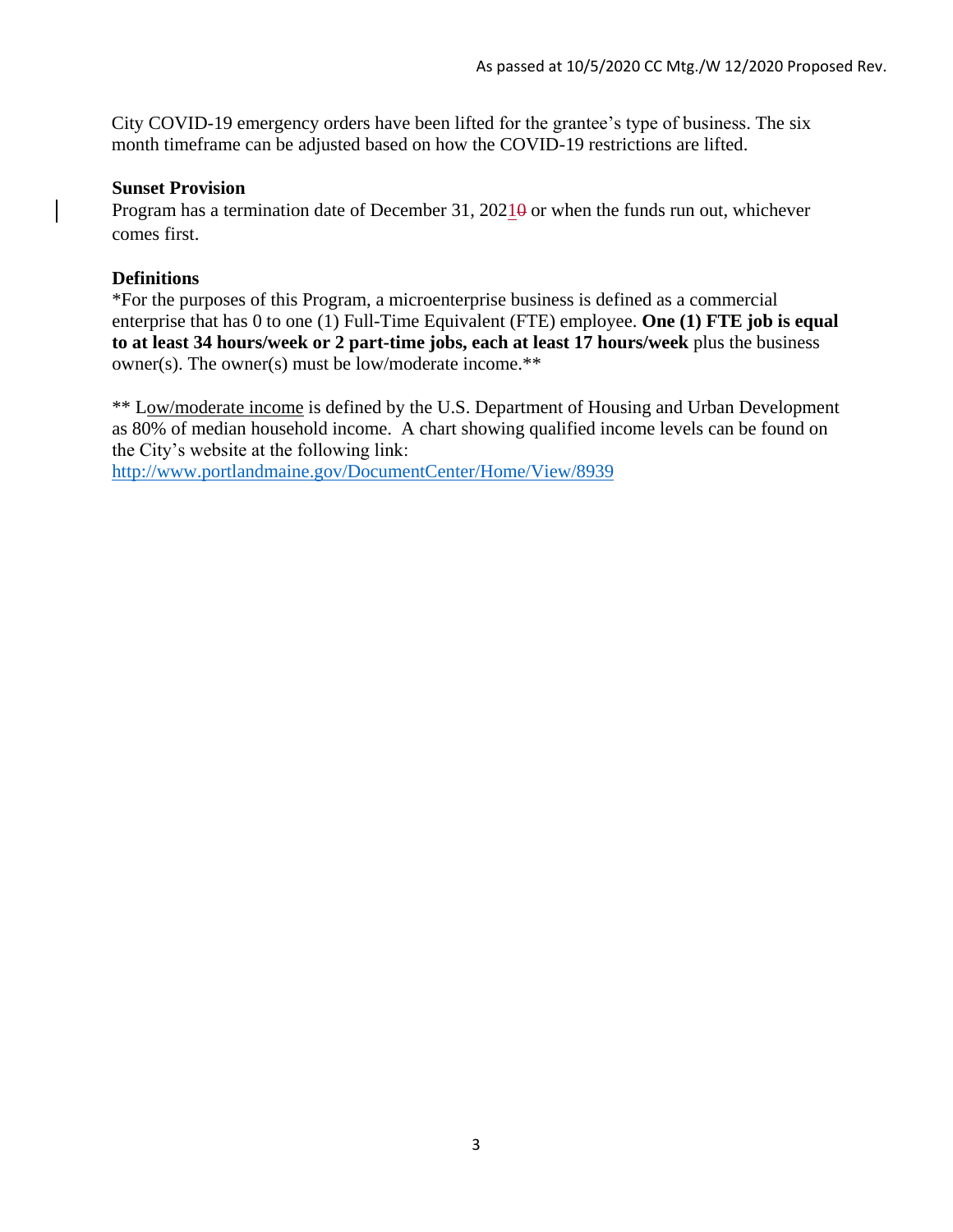# **COVID-19 Portland Rapid Response Micro Loan Program**

### **Description**

The City of Portland Rapid Response Micro Loan Program (RRMP) is targeted to small businesses that had two (2) to fifteen (15) employees before the COVID-19 crisis. The RRMP provides loans up to \$10,000 to Portland businesses most impacted by COVID-19 that are in danger of closing, have laid off workers, or have had to close temporarily**.** Funding through this Program cannot be combined with any other City of Portland COVID-19 financing.

This program may not duplicate benefits received from COVID-19 Federal, State or County grants. Specifically, COVID-19 City grants can only be used to pay for items not already paid for by other governmental grants.

#### **Funding Source**

\$133,500 from unrestricted City loan funds.

# **Program Financing Terms**

- Loans up to \$10,000 per business with \$5,000 forgivable if meet requirement (see Employee Retention or Rehiring Section below);
- No application fee;
- Commitment fee of 0.5% of loan amount (e.g., \$50 on a \$10,000 loan);
- 0% interest rate with a 2 year term for repayment;
- Loan payments begin 6 months after loan closing.

#### **Program Eligibility**

- Business is located in Portland;
- Business had two (2) to fifteen (15) full time equivalent (FTE)\* employees on its payroll just before the COVID-19 crisis. (One (1) Full Time Equivalent (FTE) job = one fulltime job of at least 34 hours/week or two part time jobs of at least 17 hours/week each.)
- $\blacktriangleright$  Sales  $\lt$  \$1,000,000;
- Business began operating no later than March 15, 2020

# **Eligible Use of Funds**

Rent, utilities, inventory, payroll and any other expenses needed to maintain business operations or restart business.

#### **Ineligible Use of Funds:**

- If business is closed, funds cannot be used to pay owner;
- Refinance existing debt;
- Down payment for other financing;
- Use of grant funds for activities other than those that are noted as eligible.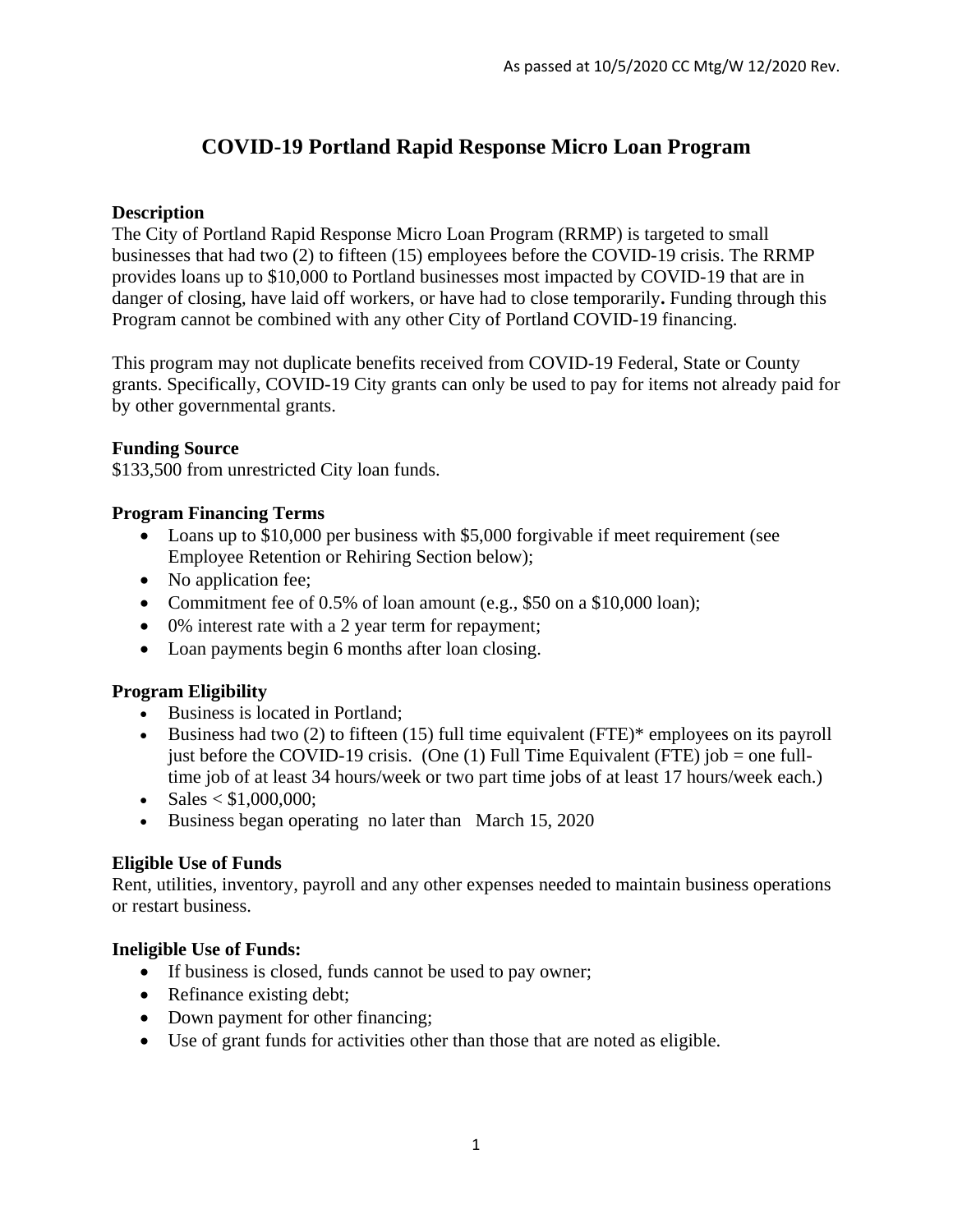**Employee Retention or Rehiring**: \$5,000 of loan is forgivable if at least 50% of full-time equivalent (FTE)\* employees or jobs that were on the payroll just before the COVID-19 crisis are back on the payroll or remain on the payroll by the following timeframe:

> • Within nine  $(9)$  months of signing a loan agreement or six  $(6)$  months after the applicable Stay at Home or other COVID-19 emergency orders have been lifted with respect to the borrower's type of business, whichever comes first. The six month timeframe can be adjusted based on how the COVID-19 restrictions are lifted.

# **Review Criteria**

The following criteria will be weighed, but the Portland Development Corporation (PDC), the City's lending board, has the discretion to base its approval on other considerations as well:

- Completeness of application package (all required submittals);
- Business has been substantially impacted by COVID-19;
- If closed, timing when business will reopen;
- How quickly jobs will be re-created or employees rehired if all employees that existed just before the COVID-19 crisis have not been retained;
- Quality of employee compensation and benefits package (for example, wages, health, vacation, sick leave);
- Personal credit score;
- Health of business prior to COVID-19 crisis;
- Social benefit of business' service(s) and/or product(s) or its level of giving back to the community.

# **Required Submittals**

- City of Portland Rapid Response Micro Loan Program Application;
- Commercial Lease noting monthly or annual rate, including CAM charges for NNN leases.
- Personal financial statement from all owners of the business with 20% ownership or greater;
- 2018 and 2019 business tax returns;
- Current Balance Sheet:
- Profit and Loss for 2019;
- One year of monthly projections;
- Business plan for those businesses that were established in 2019 or 2020;
- Payroll from just before the COVID-19 crisis showing number of full and part-time employees;

# **Security for Approved Loan**

- Unlimited personal guarantees from all with ownership of 20% or greater;
- UCC-1 on all business assets (ABA) regardless of lien position relative to other lien holders, if any.